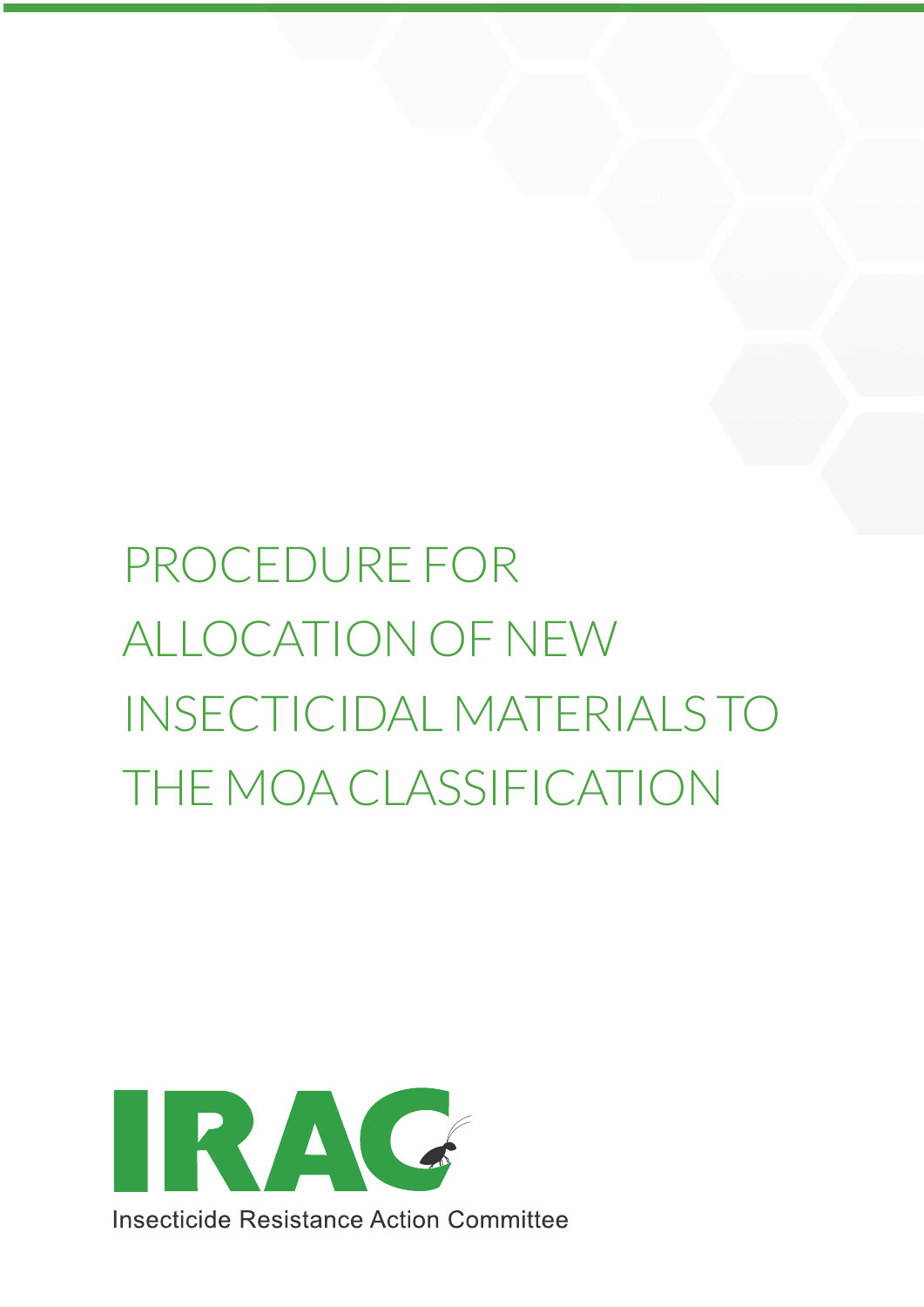IRAC maintains the MoA Classification scheme as the definitive, globally recognised, ultimate authority on insecticide modes of action. In order to provide the best possible information for resistance management purposes, IRAC also issues regular updates of the scheme, in which newly introduced insecticides are allocated to an appropriate MoA classification group and structural sub-group, and in which re-classification or the correction of errors or anomalies for specific insecticidal agents is undertaken considering definitive new information. This document details how these processes are administered by IRAC.

#### Who is responsible for the process within IRAC?

The IRAC MoA Team comprises technical representatives of the member companies with expertise in insect toxicology, pharmacology or biochemistry. All IRAC companies are eligible to contribute technical expertise to the group. The group meets regularly to consider the content and detail of the MoA scheme and makes proposals on significant additions, deletions or reallocations of insecticidal agents within the scheme for consideration by the IRAC Executive.

# Why and how often is the scheme updated?

New versions of the scheme are issued periodically as necessary, as a result of the MoA Team's consideration of new information. The introduction of major new MoA groups or the reallocation of insecticidal agents or groups would merit the issue of a new version (vN). Minor changes or corrections that do not significantly impact the scheme are undertaken automatically at intervals as necessary, and sub-versions are issued (vN.n). New sub-versions may be issued up to several times per year as required, while new full versions are not anticipated more than once per year. The potential impact of proposed significant changes on derived versions of the scheme around the world is fully appreciated, especially in countries where MoA labelling of products is used. The MoA team is cognisant of these impacts and revisions are only proposed when the evidence for change is scientifically compelling.

# What evidence is needed to support MoA classification of an insecticidal agent?

Proposals for additions to the MoA scheme or for amendments to the current scheme should be submitted to the IRAC MoA team (details below). These proposals will be considered by the Team and a decision on the outcome will be provided to the proposer in due course. Published material in high quality, front line, peer-reviewed, scientific journals is especially useful as a source of information for consideration by the team, and those companies, bodies or individuals submitting proposals for consideration by the team are strongly encouraged to provide such information wherever possible. Corroborating information is also especially welcome. Unpublished material may be submitted in evidence, and the MoA team will interpret this appropriately.

Several types of data can be used to establish MoA (including the activation of pro-insecticides to their actives). Convincing evidence to support the MoA hypothesis is needed. This includes the demonstration of a clear target effect (activation, inhibition, or modulation) at concentrations

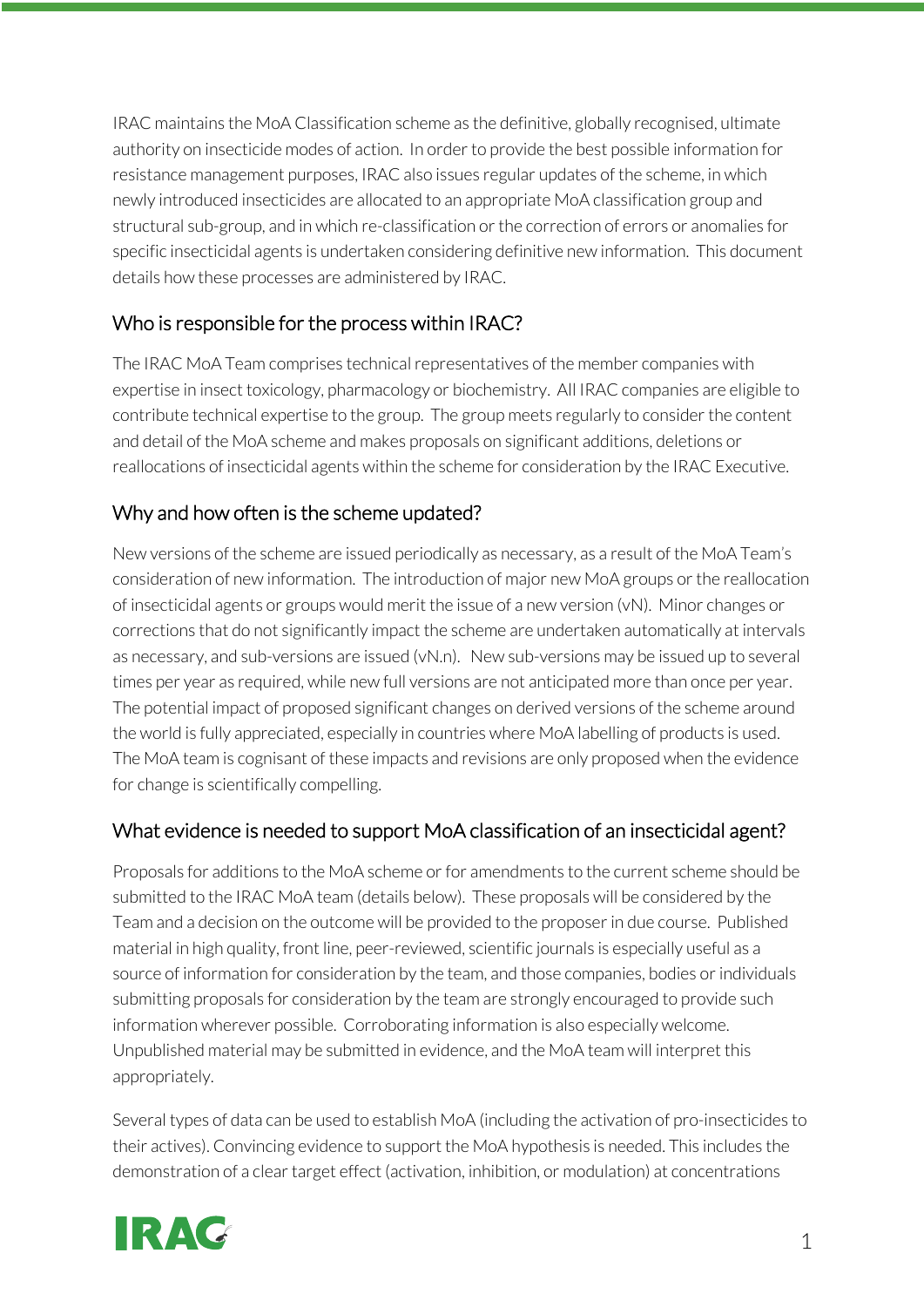that can reasonably be expected in the intoxicated organism. Preferably, these data may be corroborated by physiological and/or symptomology studies to link insect mortality to the effect on the target site. A positive structure-activity correlation of *in vitro* efficacy with insecticidal potency, and/or target site mutations conferring resistance are required to further substantiate the proposed MoA.

### What are the criteria for establishing MoA Sub-groups?

Sub-groups represent distinct chemical classes that are believed to have the same MoA but are different enough in chemical structure or mode of interaction with the target protein that the chance of selection for either metabolic or target-site cross-resistance is reduced compared to close analogs. Sub-groups may also distinguish insecticidal agents that are structurally similar but known to bind differently within the target or to have differential selectivity among multiple targets. Evidence supporting lack of cross-resistance between existing compounds within the Group and the new active ingredient submission must be provided to support sub-grouping. This should include bioassay based studies and provide quantifiable resistance ratios between susceptible and resistant strains.

The cross-resistance potential between sub-groups is higher than that between different groups, so rotation between sub-groups should be avoided. In exceptional circumstances (i.e., where effective registered insecticides from other mode of action groups are unavailable) rotation may be considered following consultation with local expert advice and where cross-resistance does not exist. These exceptions should not be considered sustainable resistance management strategies, and alternative options should be sought to maintain pest susceptibility.

#### How are decisions made by the MoA Team?

Given the definitive nature of the IRAC MoA scheme, the MoA Team regards it as an absolute priority that the highest levels of scientific integrity are always employed in the consideration and discussion of allocation of insecticidal agents. In general, agreement on allocation of an insecticidal agent is usually arrived at through consensus within the Team, following detailed discussion. Major decisions, for example the introduction of new MoA classes or sub-classes are proposed to the IRAC Executive for ratification. If the Team cannot agree it may choose to place the case with a panel of external MoA experts to gain their written opinion before reconsidering the case. The composition of the expert panel is agreed in advance by the Team. If after reconsidering the particular case the team is still in disagreement, the matter will be passed to the IRAC Executive for further consideration. Where individual members of the Team are subject to a conflict of interests through company affiliation or other interests, they may choose to withdraw from discussion of particular insecticidal agents as they consider appropriate.

#### How long does this process take?

The MoA Team has a duty to make a definitive decision on allocation of an insecticidal agent as quickly as possible following receipt of appropriate supporting evidence. For straightforward

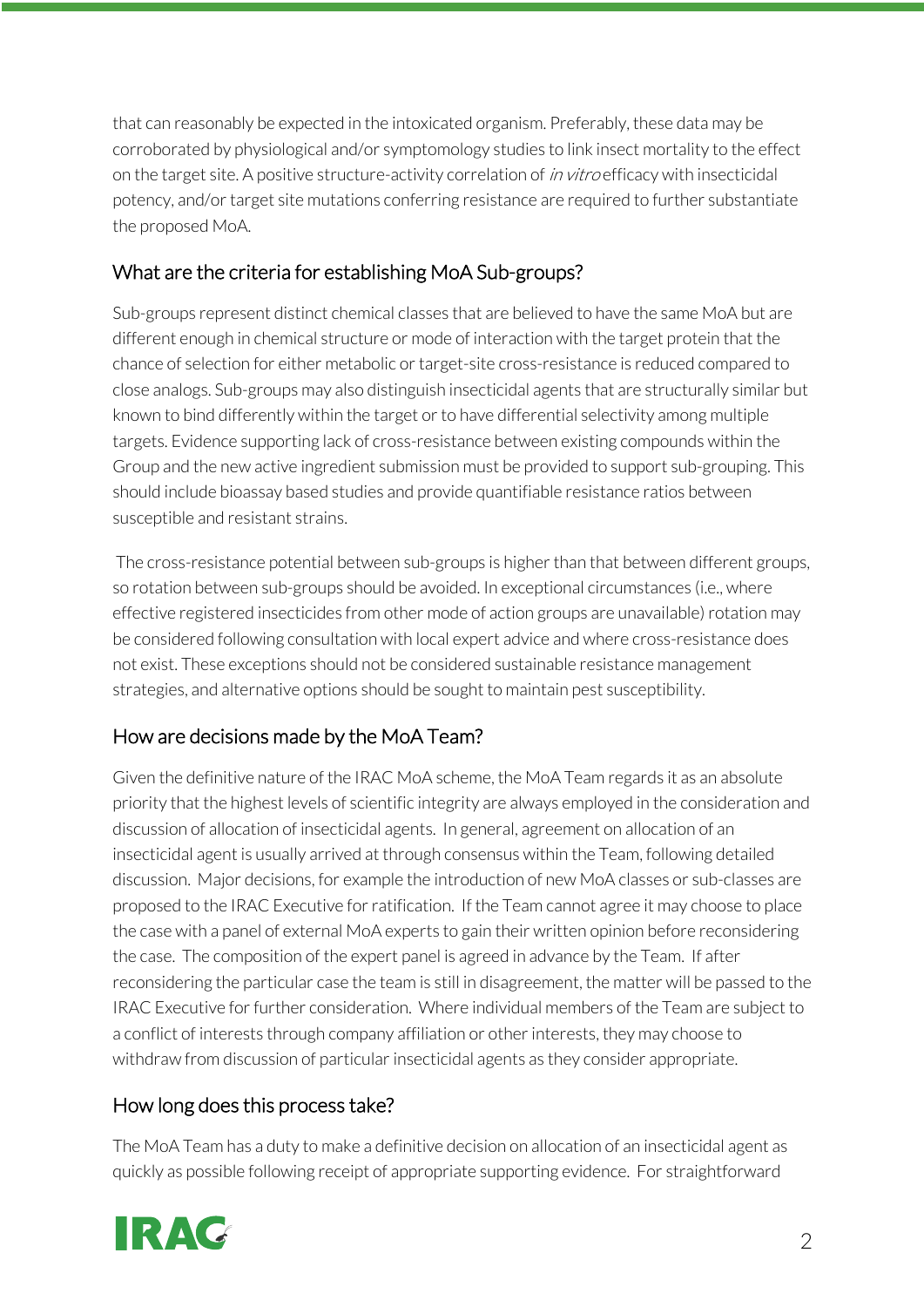cases that do not require external consultation it should generally be expected that the Team could provide feedback to proposers within 3 months. The need for external consultants may extend the process to 6 months.

#### To whom should proposals be sent?

Proposals for new insecticidal agents or for changes to the current IRAC MoA scheme should be submitted to the IRAC MoA Team via the IRAC International Coordinator. A link to the coordinator is provided on the IRAC website (www.irac-online.org) at the bottom of each page under 'Contact'. Alternatively, the online request can be completed at http://www.iraconline.org/submit-an-active/

# Procedure for updates to IRAC MoA Classification Scheme



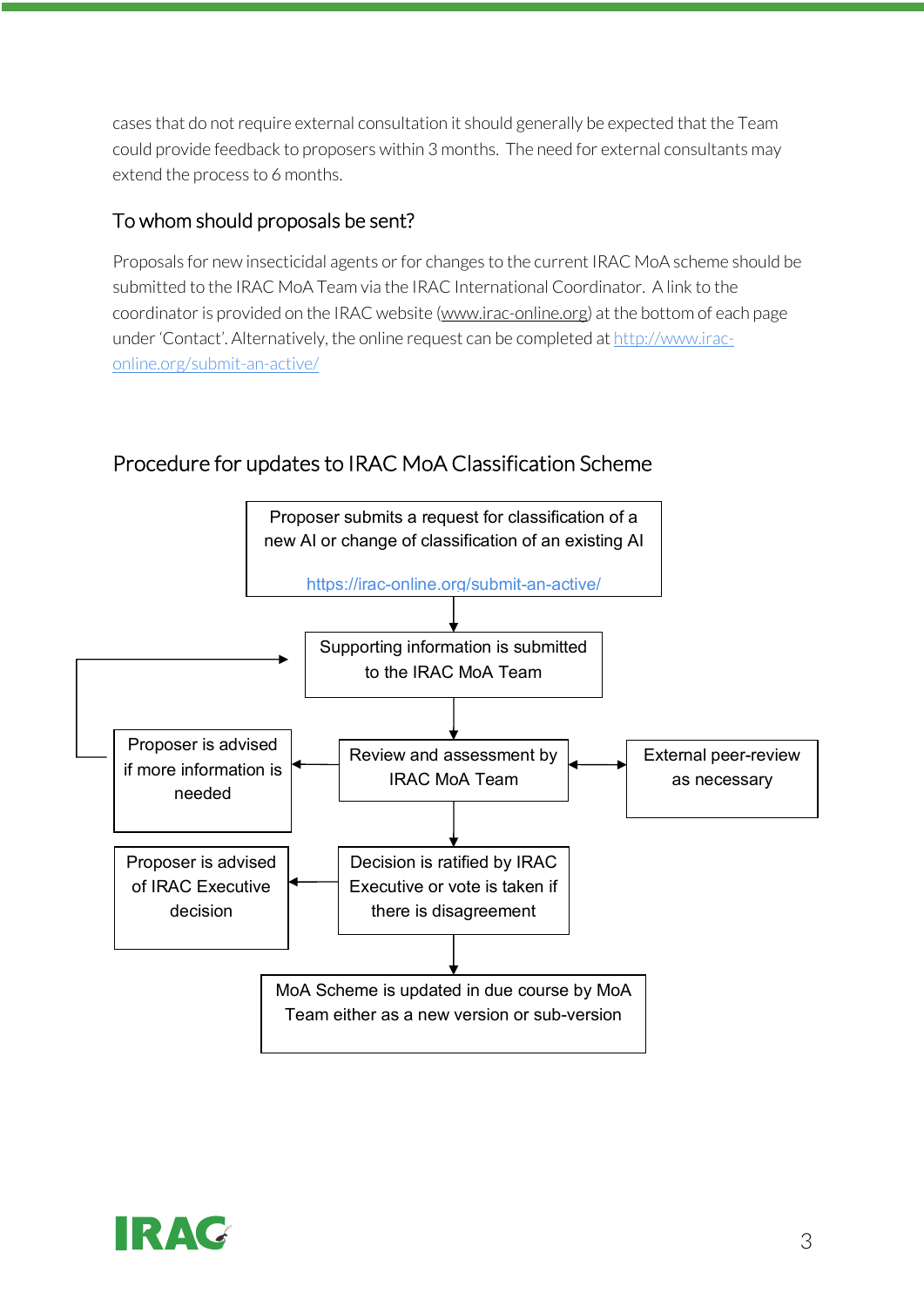# MoA Classification Guidance Matrix

| Supporting Evidence for Classification                                                                                                                                                                                                                                                                                                                                                                                | Links                                                                                                             |
|-----------------------------------------------------------------------------------------------------------------------------------------------------------------------------------------------------------------------------------------------------------------------------------------------------------------------------------------------------------------------------------------------------------------------|-------------------------------------------------------------------------------------------------------------------|
| 1. Existing Group                                                                                                                                                                                                                                                                                                                                                                                                     |                                                                                                                   |
| a. Existing Subgroup / no Subgroup                                                                                                                                                                                                                                                                                                                                                                                    |                                                                                                                   |
| · Demonstration of a clear effect (activation, inhibition, or modulation) on<br>the target / signal transduction pathway at concentrations that can<br>reasonably be expected in the intoxicated organism                                                                                                                                                                                                             |                                                                                                                   |
| • A positive structure-activity correlation of in vitro efficacy with insecticidal<br>potency and/or<br>. Target site mutation(s) supporting the proposed MoA                                                                                                                                                                                                                                                         | https://irac-<br>online.org/documents/established-<br>insecticide-target-site-mutations/?ext=xls                  |
| . Physiological and/or symptomology studies to link insect mortality to the<br>effect on the target site / signal transduction pathway                                                                                                                                                                                                                                                                                |                                                                                                                   |
| b. New Subgroup (additional evidence required)                                                                                                                                                                                                                                                                                                                                                                        |                                                                                                                   |
| · Distinct chemical / biological class*                                                                                                                                                                                                                                                                                                                                                                               |                                                                                                                   |
| Evidence supporting lack of cross-resistance between existing<br>compounds within the Group and the new active ingredient:<br>• Quantifiable resistance ratios between field-relevant<br>susceptible and resistant strains<br>• <i>In vitro</i> studies (optional)                                                                                                                                                    | resistance profiles of relevant<br>pests incl. references<br>https://irac-online.org/pests/                       |
| * Sub-groups may also distinguish insecticidal agents that are structurally similar but known to bind<br>differently within the target or to have differential selectivity among multiple targets.                                                                                                                                                                                                                    |                                                                                                                   |
| 2. New Group                                                                                                                                                                                                                                                                                                                                                                                                          |                                                                                                                   |
| • New chemical / biological class                                                                                                                                                                                                                                                                                                                                                                                     |                                                                                                                   |
| • Demonstration of a clear effect (activation, inhibition, or<br>modulation) on the target / signal transduction pathway at<br>concentrations that can reasonably be expected in the<br>intoxicated organism                                                                                                                                                                                                          |                                                                                                                   |
| • A positive structure-activity correlation of in vitro efficacy<br>with insecticidal potency and/or<br>• Target site mutation(s) supporting the proposed MoA                                                                                                                                                                                                                                                         |                                                                                                                   |
| • Physiological and/or symptomology studies to link insect<br>mortality to the effect on the target site / signal transduction<br>pathway                                                                                                                                                                                                                                                                             |                                                                                                                   |
| • Clear differentiation from existing sites in a known target /<br>signal transduction pathway is required if activity on a new site<br>in an existing target / signal transduction pathway is claimed:<br>this might include experimental evidence that the insecticidal<br>agent binds to a unique site of an existing target which is not<br>impacted by mutations conferring resistance to the existing<br>target | searchable online version of the<br><b>MoA Classification</b><br>https://www.irac-<br>online.org/modes-of-action/ |
| 3. Unknown Mode of Action                                                                                                                                                                                                                                                                                                                                                                                             |                                                                                                                   |
| If there is insufficient evidence supporting a defined Mode of<br>Action, insecticidal / acarididal agents can be included in the<br>classification scheme in the Unknown Mode of Action<br>category they fall under:<br>compounds, UN; bacterial agents, UNB; extracts and crude<br>oils, UNE; fungal agents, UNF; mechanical and physical                                                                           |                                                                                                                   |
| disruptors, UNM; peptides, UNP; viruses UNV                                                                                                                                                                                                                                                                                                                                                                           |                                                                                                                   |